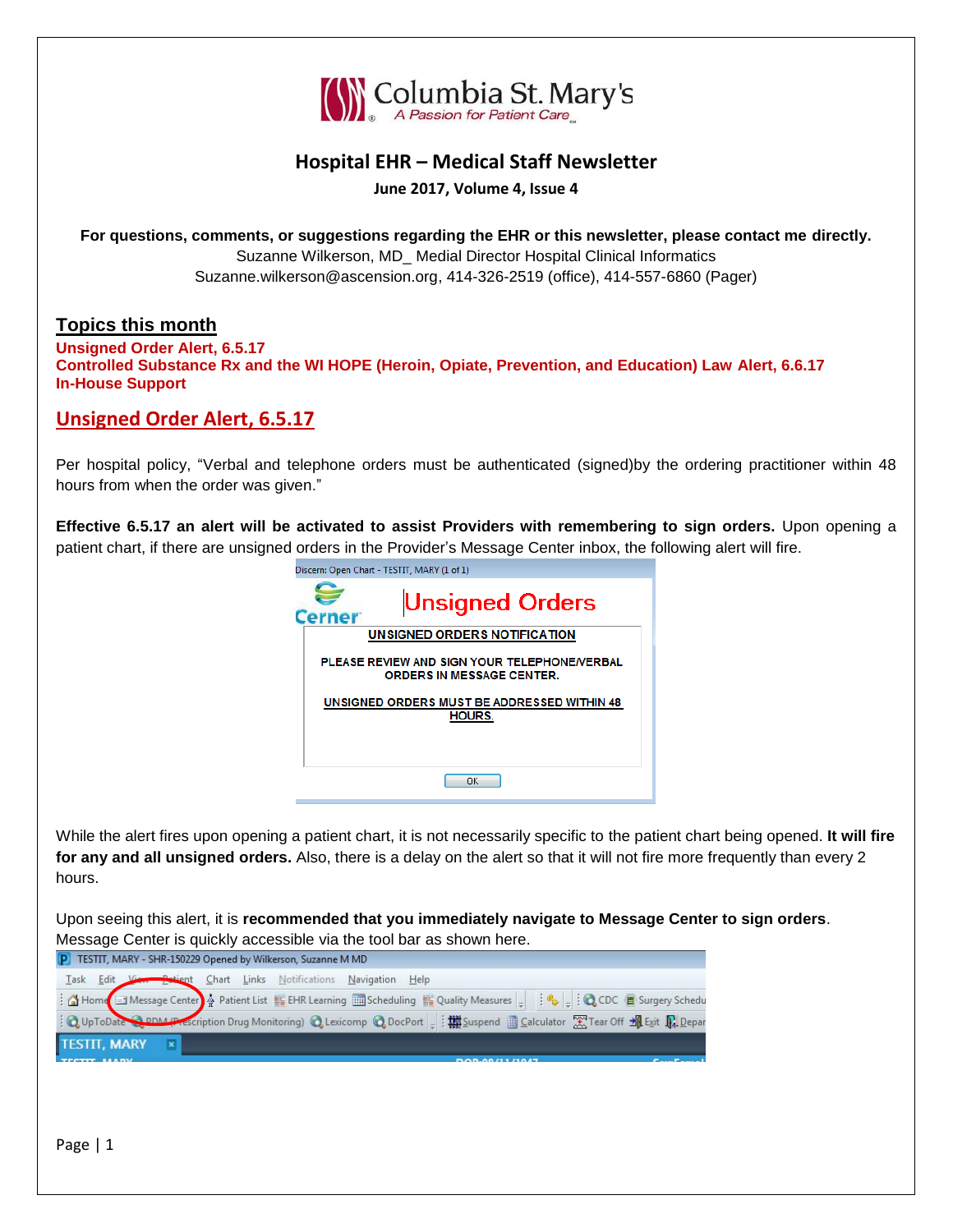# **Controlled Substance Rx and the WI HOPE Law Alert, 6.6.17**

Since 4.1.17, Wisconsin law requires all prescribers to check the Wisconsin Enhanced Prescription Drug Monitoring Program (ePDMP) site prior to prescribing any controlled substances, Schedule II – V.

Per the ePDMP website, "The ePDMP is a new tool to help combat the ongoing prescription drug abuse epidemic in Wisconsin. By providing valuable information about controlled substance prescriptions that are dispensed in the state, it aids healthcare professionals in their prescribing and dispensing decisions. The ePDMP also fosters the ability of pharmacies, healthcare professionals, law enforcement agencies, and public health officials to work together to reduce the misuse, abuse, and diversion of prescribed controlled substance medications."

**June 6 a new alert will be activated at the Milwaukee and Ozaukee hospital campuses of Ascension Wisconsin – Columbia St. Mary's to assist as a reminder regarding compliance with the law.** The alert will be active on all hospital and ED encounters. (Separate communication will be communicated from CAST in the next few weeks regarding Ambulatory/Clinic alert workflow. The alert will be activated later this month in these areas.)

Upon signing all prescriptions for schedule II-V, the following alert will fire if Rx is for greater than 3 days and the HOPE Form has not been completed in the preceding 24 hours.

| Discern: (1 of 1)                                                                                                                                                                                 |
|---------------------------------------------------------------------------------------------------------------------------------------------------------------------------------------------------|
| <b>HOPE Law Compliance</b>                                                                                                                                                                        |
| WI State law requires reviewing the ePDMP within 24 hours of<br>prescribing this medication and a quick link is provided below.<br>Review is not required if patient meets exceptions to the law. |
| Select "Hope Form" to document findings or exceptions.                                                                                                                                            |
|                                                                                                                                                                                                   |
|                                                                                                                                                                                                   |
| HOPE Form<br>WI ePDMP<br><u>(………</u>                                                                                                                                                              |

1. Click HOPE Form to open the HOPE Compliance Documentation Powerform.

(Choose this link first, only if you have already reviewed the ePDMP website for your patient within the prior 24 hours.)

- Complete the form by selecting the appropriate *ePDMP review findings* or *HOPE Exemptions*.
- Sign the form by clicking the green checkmark in the upper left-hand corner.

| refformed on:          | 후<br><b>CDT</b><br>$\frac{2}{3}$ - 1444<br>06/01/2017                                                                                                                   |                                                                                                                 | By: Wilkerson, Suzanne M MD                                                                                                                                         |
|------------------------|-------------------------------------------------------------------------------------------------------------------------------------------------------------------------|-----------------------------------------------------------------------------------------------------------------|---------------------------------------------------------------------------------------------------------------------------------------------------------------------|
| <b>HOPE Compliance</b> |                                                                                                                                                                         | <b>HOPE Compliance Documentation</b>                                                                            |                                                                                                                                                                     |
|                        | and document below.                                                                                                                                                     |                                                                                                                 | Review ePDMP for evidence of multiple prescribers, early refills, concurrent use of opioids and benzodiazepines, or other alerts                                    |
|                        | ePDMP review findings                                                                                                                                                   | <b>HOPE Exemptions</b>                                                                                          |                                                                                                                                                                     |
|                        | No Concerns<br>Early Refills (explain in comment box)<br>Multiple Prescribers (explain in comment box)<br>Opioids with Benzos fexplain in comment box)<br>$\Box$ Other: | Emergency prevents review of ePDMP<br>IO<br>ဂ<br>Hospice care<br>O Technologic failure prevents access to ePDMP | Technologic failure prevents access to ePDMP<br>must be reported to Wisconsin Interactive<br>Network:<br><b>Email: PDMPSupport@egov.com</b><br>Phone: (608)250-4606 |
|                        | If you are a Physician Delegate,<br>document the Ordering Physician<br>Q                                                                                                | <b>Comments</b>                                                                                                 |                                                                                                                                                                     |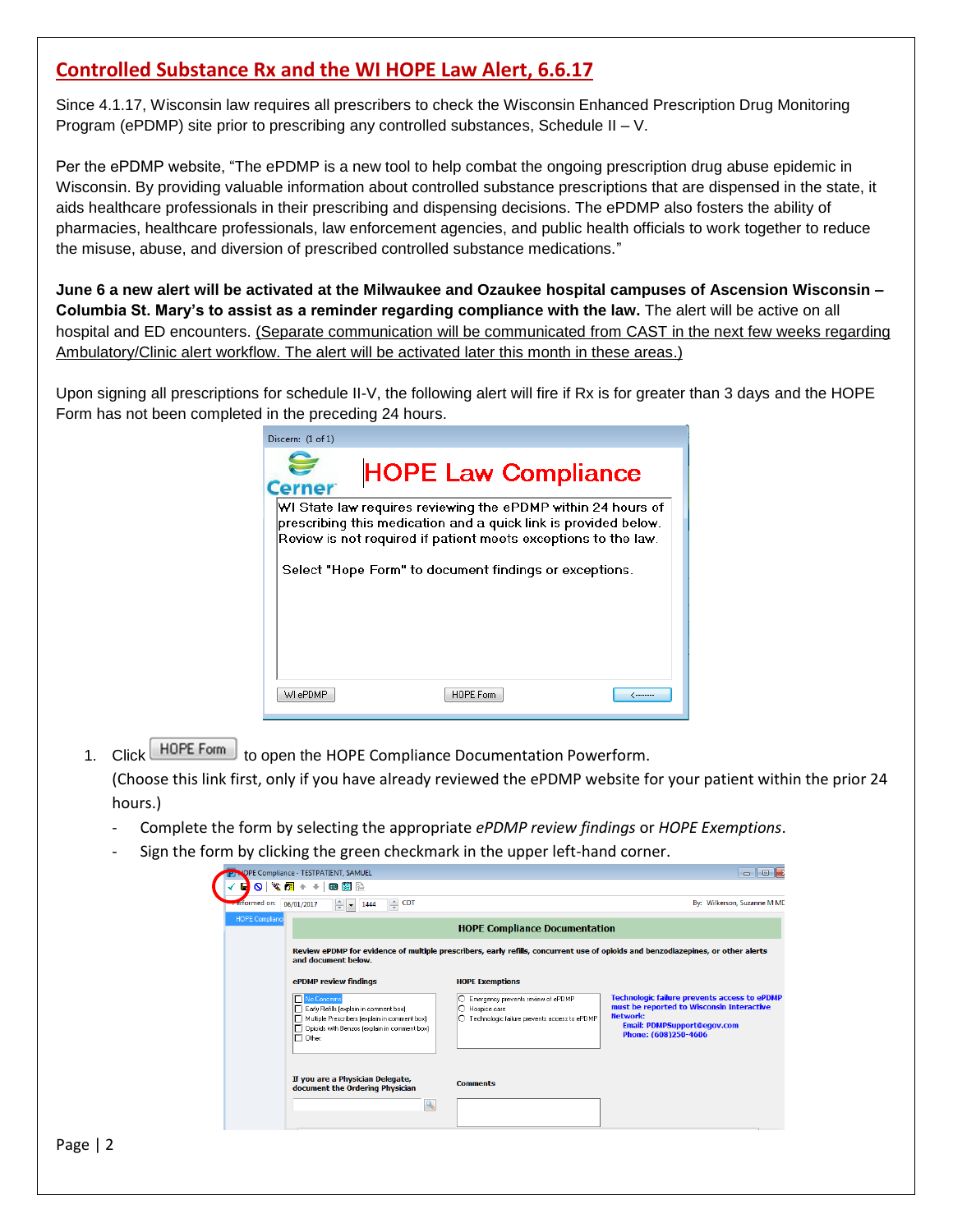| https://pdmp.wi.gov/         | $\mathcal{P}$ + $\mathbf{a}$ $\mathbf{c}$ $\mathbf{c}$ Entering the Event                     |  |
|------------------------------|-----------------------------------------------------------------------------------------------|--|
| it View Favorites Tools Help |                                                                                               |  |
|                              | scension Health Nationa   Ascension Health Retirem Mi Cerner Secure File Transfe @ Charms Off |  |
|                              | <b>E</b> WISCONSIN ePDMP                                                                      |  |
|                              |                                                                                               |  |
|                              | A Click here to report a technological failure preventing you from                            |  |
|                              |                                                                                               |  |
|                              |                                                                                               |  |
| <b>Client Login</b>          |                                                                                               |  |
|                              |                                                                                               |  |
| Username                     |                                                                                               |  |
|                              |                                                                                               |  |
| Password                     |                                                                                               |  |
|                              | Forgot your Username or Password?                                                             |  |
|                              |                                                                                               |  |
| Sign in                      |                                                                                               |  |

For questions related to registering with the ePDMP website or use of the website, training videos and FAQs can be found here: [https://pdmp.wi.gov/training-materials.](https://pdmp.wi.gov/training-materials)

#### **Tips/Tricks**

If several controlled prescriptions are being prescribed at the same time, the Alert will fire multiple times and must be completed for each Rx. To avoid this scenario you have two options:

- o Enter each Rx separately. (After completing the form with the initial Rx it will not fire subsequently.)
- o Review ePDMP and complete HOPE Form prior to creating prescription. This will suppress the alert. The tool bar has a quick link to the PDMP login page.<br>[P] TEST, LOUANN - SIG-09413752 Opened by Wilkerson



Powerform can be accessed independent of the alert via Ad Hoc Charting

|                  | edules & Library & EHR Learning                                    |                      |  |
|------------------|--------------------------------------------------------------------|----------------------|--|
|                  | <b>AdHo</b><br><b>Depart</b> a) Patient Education La Communicate v | Patient Pharmacy & P |  |
|                  | <b>Fai</b> Recent -<br>List                                        |                      |  |
|                  | <b>MRN:SMM-907038</b>                                              | <b>Alleraies: N</b>  |  |
| 6200.6           |                                                                    |                      |  |
|                  |                                                                    |                      |  |
|                  | Ad Hoc Charting - TESTPATIENT, SAMUEL                              | $\blacksquare$       |  |
| Provider Forms I | Attestation Of Informed Consent Discussion                         |                      |  |
| All Items        | B Burn/Wound Diagram                                               |                      |  |
|                  | Cardiology Data Capture                                            |                      |  |
|                  | El Cardiothoracic Data Capture for STS                             |                      |  |
|                  | <b>E</b> Ethics Consult                                            |                      |  |
|                  | <b>B</b> HOPE Documentation                                        |                      |  |
|                  | Il Induced Hypothermia Inclusion - Exclusion Criteria              |                      |  |
|                  | Severe Sepsis Screening Tool                                       |                      |  |
|                  | B tPA Eligibility Criteria Documentation                           |                      |  |
|                  | <b>El VTE Risk Assessment</b>                                      |                      |  |
|                  |                                                                    |                      |  |

Page | 3